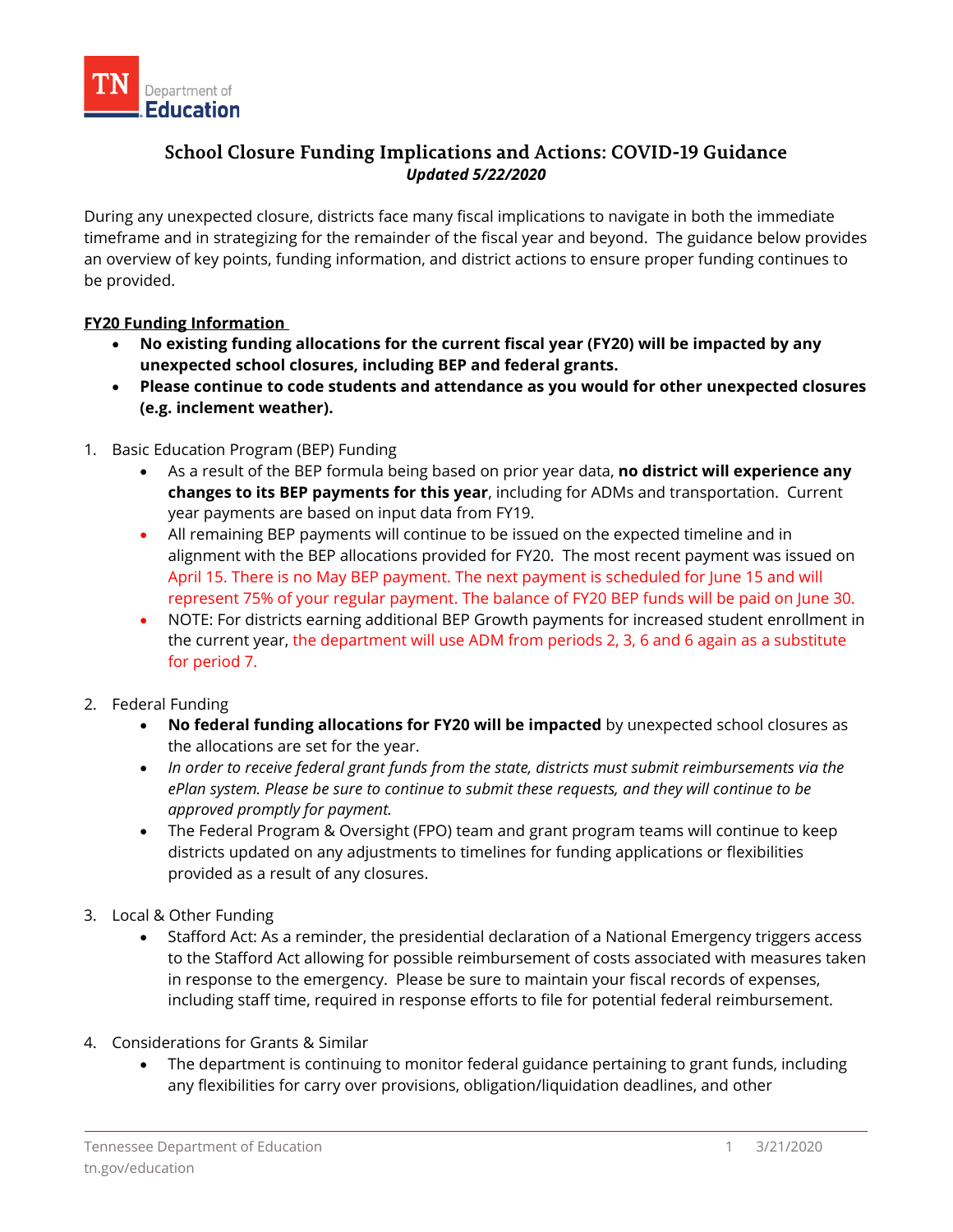

implications. Any updates will be communicated through both grant program teams and the Local Finance team.

• If you have reporting requirements that may not be met due to unexpected closures, please be sure to watch for guidance from department program staff for additional information. Similarly, if you have any other external grant funds, please be sure to be in contact with the respecting grant leads regarding timing implications.

## **FY21 & Future Fiscal Years Funding Information**

- **The department is already in communications with the General Assembly and other oversight bodies to address funding implications for next fiscal year (FY21) and beyond to minimize or eliminate any impact to funding as a result of unexpected school closures. For the FY21 BEP allocations, periods 2, 3, 6 and 6 (as a substitute for period 7) will be used to calculate the funded ADM for each district.**
- **Please continue to code students and attendance as you would for other unexpected closures (e.g. inclement weather).**

Actions to Address Future Fiscal Years:

- 1. Current State Law: Under current provisions in the law (TCA 49-3-317), if operations of schools is suspended by reason of epidemic, natural disaster, or other justifiable cause, if so determined by the state board upon the written petition of the board, the suspension shall not operate to deprive the LEA of state funds to which it would be entitled, if LEA otherwise meets the requirement of the law. The department is currently drafting this petition to the state board to recognize the COVID-19 response as justifiable reason to ensure no districts experience a negative fiscal impact.
- 2. Collaboration with General Assembly: As appropriate, the General Assembly may consider legislation to ensure no districts experiences a negative fiscal impact. The department continues to partner with legislators to help inform those conversations and any possibly legislative actions.

## **District Actions**

All possible funding implications are directly tied to the data entered into your local student information systems (SIS), and as such, it is extremely important for districts to **continue to code students' attendance**  and other information accurately in your SIS under current guidelines (accessible [here\)](https://www.tn.gov/education/lea-operations/education-information-system-eis.html). As more information becomes available, please know we will provide updated guidance related to coding in your SIS as appropriate to ensure we fully capture local context through this time.

#### **Other Information**

#### **The County Financial Management System of 1981 (CFMS of 1981)**

The County Financial Management System of 1981 (81 Act) is one of the two optional general law statutes of local application that a county may adopt to centralize the county's purchasing functions T.C.A. §§ 5-21-101 through 5-21-130. The above guidance applies to all districts who receive BEP or federal funds – regardless of whether a district's finances are operated centrally or separately. However, districts operating under the 81 Act may be asked to provide more documentation or information as it relates to payroll and procurement, and there may be other local rules and requirements to consider. District staff are encouraged to reach out to their assigned regional financial consultant with questions and concerns.

#### **Contact Information**

If you have questions on this information or actions to take, please reach out to the key contacts below for